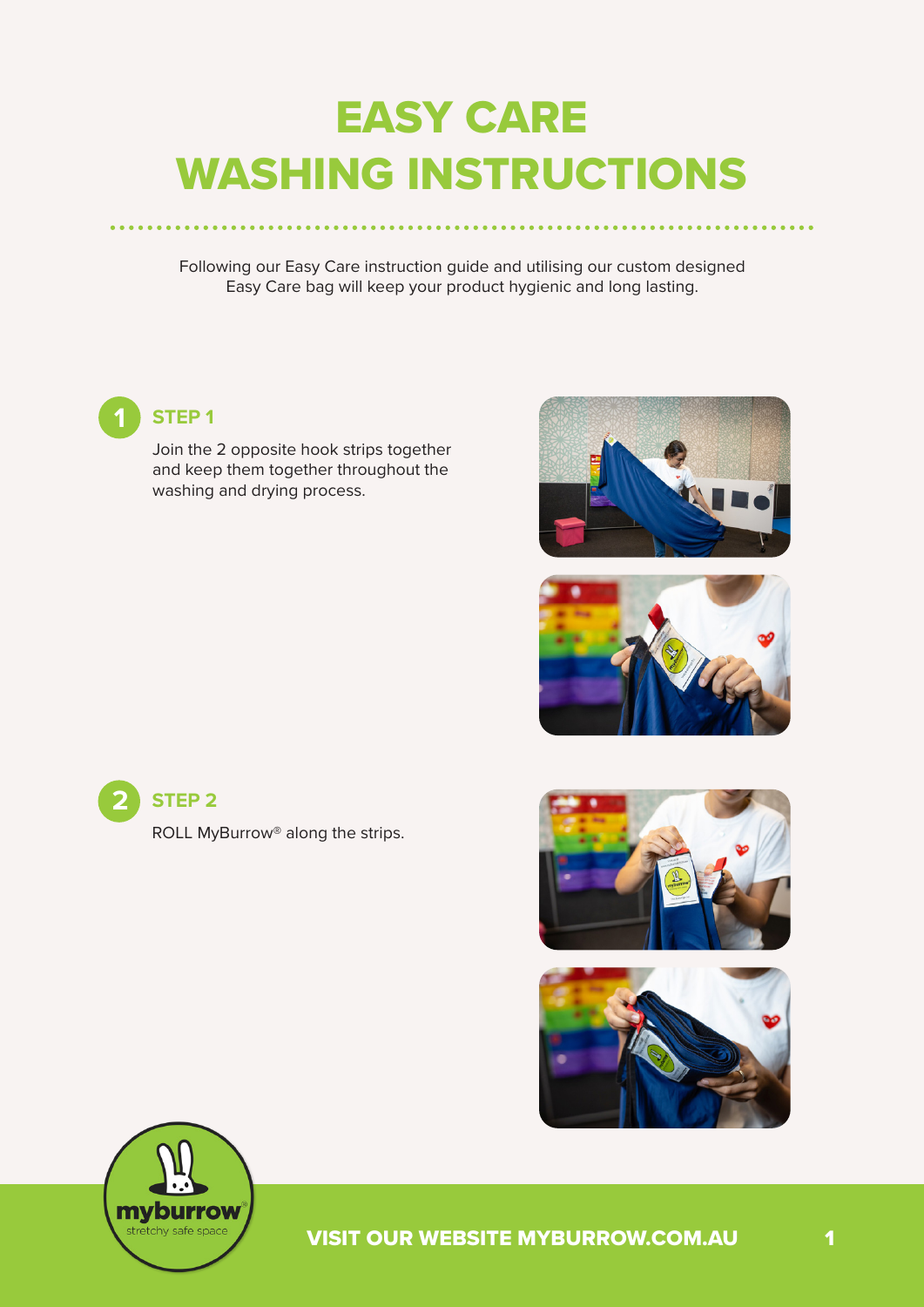# EASY CARE WASHING INSTRUCTIONS

Following our Easy Care instruction guide and utilising our custom designed Easy Care bag will keep your product hygienic and long lasting.

#### **3 STEP 3**

Insert the HOOK strips INTO the bag. Leave the FABRIC OUT of the bag.





#### **4 STEP 4**

PULL the drawstring tight and secure. Always keep the hook strips away from the fabric by securing them inside the washing bag.





#### **5 STEP 5**

Machine WASH and lay flat to dry. Keep the Velcro together throughout the process.

Machine washing: Utilise a GENTLE cold cycle. Keep item separate as bright and dark colours may bleed.



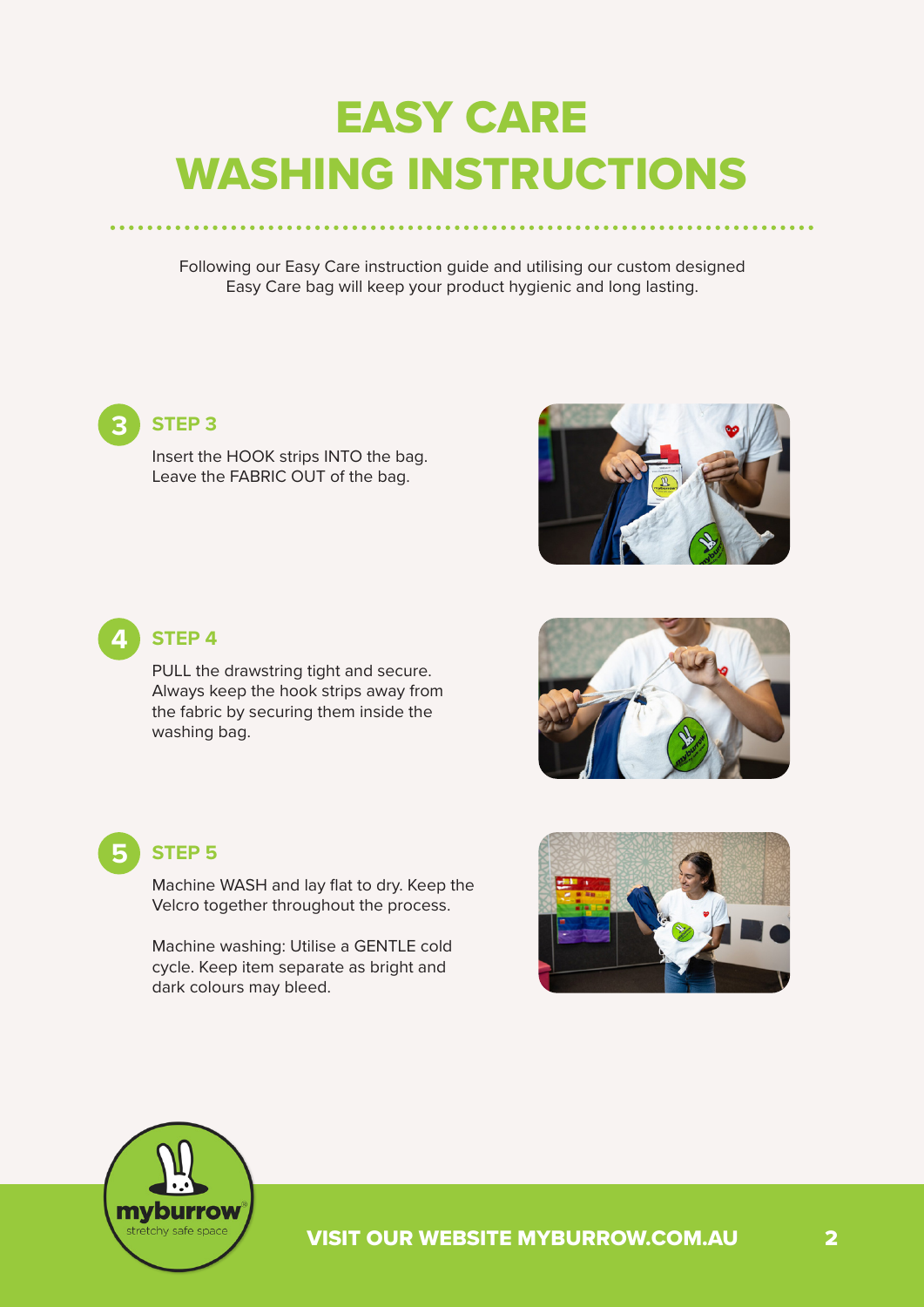### HOW TO SET UP

MyBurrow® remains fixed in place\* by utilising the hook (rough) side of Velcro on suitably compatible and secured carpets and rugs. Individuals and groups remain where MyBurrow® is positioned as it is placed in a specified area. Be sure that the compatible carpet is fixed onto the ground. When fixed the user can control their degree of proprioceptive input as they push up against the sensory panel. Do not position MyBurrow® so that the sensory panel is taut, rather allow it to sit loose on the carpet.



#### **1 STEP 1**

Remove MyBurrow® from the Easy Care bag and lay out flat.





#### **2 STEP 2**

MyBurrow® lies flat on the surface, but the stretch fabric should not be taut.